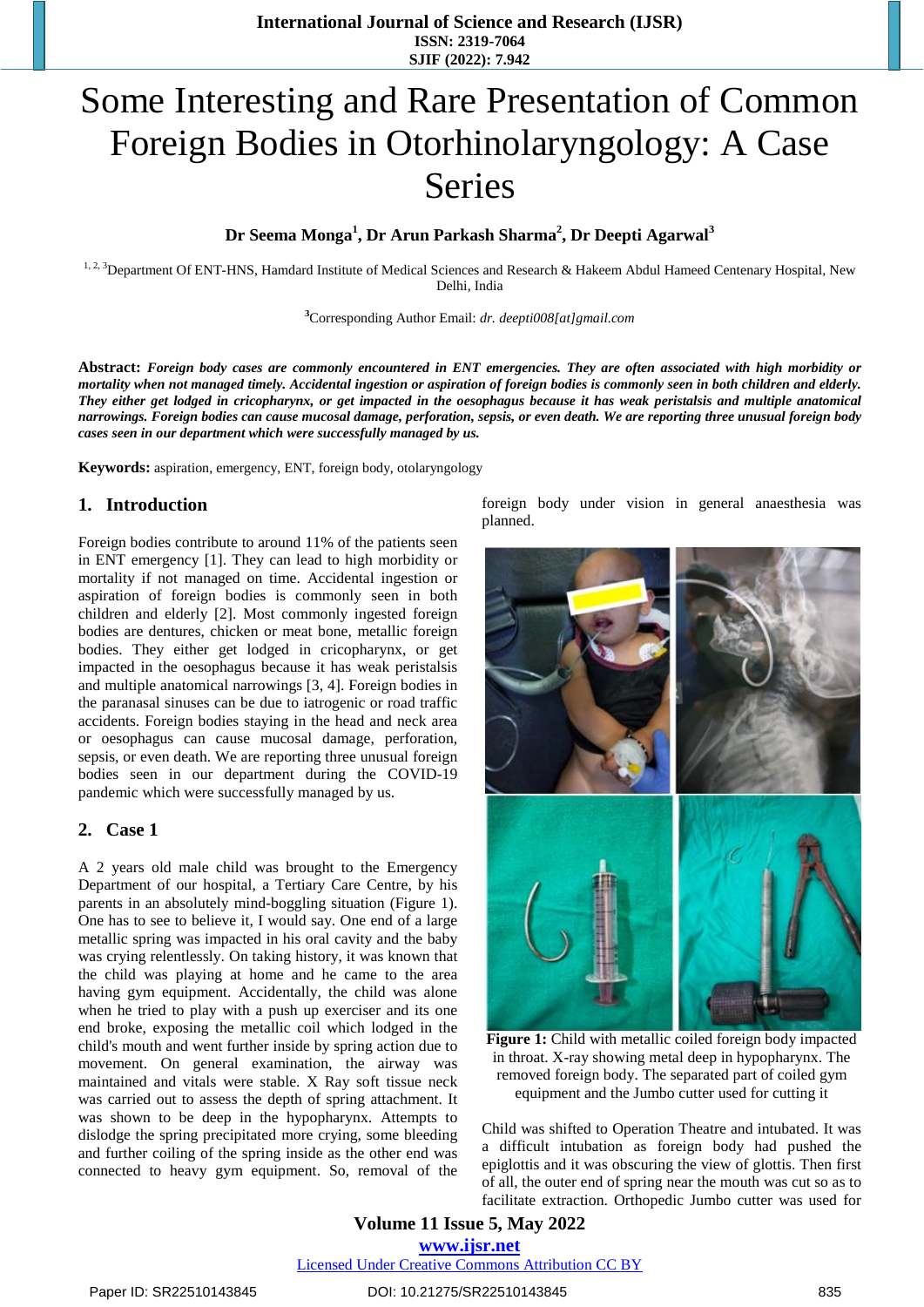#### **International Journal of Science and Research (IJSR) ISSN: 2319-7064 SJIF (2022): 7.942**

this purpose. Pediatric direct laryngoscope was inserted and site of insertion visualized. It was impacted in the left vallecula. Wire was fixed at the entry site to negate further movements and then it was taken out slowly, using rotatory movements. No major bleed was encountered after removal but as a cautionary measure, the child was shifted to PICU for further observation and management. Intravenous antibiotics and parenteral nutrition were given for the next 24 hours and after stabilizing the general condition, the child was extubated and discharged on the 3rd day. Child came for follow up in ENT OPD after one week and was doing well.

#### **3. Case 2**

A 23 years old man came with the complaints of persistent pain in right cheek after a road traffic accident one month back (Figure 2). On examination, there was a discharging sinus on the right malar region with active discharge. Palpation suggested presence of some hard foreign body embedded at site with inflamed and boggy surrounding area. X-rays of the face were done which showed an osteolytic lesion in the right maxilla. Blood investigations were done and after pre anesthetic clearance, the patient was taken up for exploration under general anesthesia. An elliptical incision was given around the sinus opening and tract dissected. As we reached the anterolateral wall of maxilla, we saw a foreign body, plastic piece, impacted there along with adjacent bone dehiscence. Plastic piece was removed, wound washed with betadine and closed in layers.



**Figure 2:** Surgical photographs of the case 2. The extracted foreign body and patient 10 days after surgery

In the road traffic accident, the patient's head had collided with the windshield of an auto and some plastic part of the mirror casing had embedded in his face. He underwent suturing of laceration when this plastic piece was neglected, probably because of deep impaction or non-clearance of wound prior to suturing, and now caused an enterocutaneous fistula. This underscores the importance of good surgical practice even with small cases.

Sutures were removed on the 7th day. Wound healing was achieved and the patient was symptom free at 6 months follow up.

## **4. Case 3**

An old lady presented to the ENT outpatient department of our hospital with complaints of dysphagia and some odynophagia from the past 1 month. She gave a history of accidental ingestion of the denture she was using, 1 month back, but could not seek medical attention because of financial constraints and unwillingness of family members. Now, when she could not eat any solids, she was brought to the hospital. She was not a tobacco user. She was examined thoroughly to rule out any cause in the oral cavity. Laryngeal endoscopy was performed, which was also normal. X Ray soft tissue neck was done which revealed some haziness/ opacity in the post cricoid region. Computed Tomography of the neck was sought which confirmed the presence of denture at the level of C5-C6. She was scheduled for Hypopharyngoscopy<sup>7</sup> and Removal of Denture under GA. Pre operative blood investigations were done and after Anesthesia clearance, she was taken up in OT. An impacted denture was present in the post cricoid region which had caused oedema and congestion in the surrounding mucosa. Denture was freed and delivered. Hemostasis achieved. Check esophagoscopy was done which was normal. Ryle's tube no 14 was placed and confirmed.

Patient was extubated. She tolerated the procedure well. After 6 hours, a test dose was given for Ryle's tube and after it went well, Ryle's tube feeding was started[at]250 ml 2 hourly. Patient was discharged the next day with Ryle's tube and called for follow up in OPD after 5 days. On follow-up, the Ryle's tube was removed and the patient resumed swallowing without any pain. Patient came for follow-up at 1 month and she remained symptom free.

## **5. Discussion**

Foreign body ingestion is common in both children and adults. In children it is most commonly seen in the age group of 6 months to 3 years. It is mainly because young children have a curious nature and because toddlers tend to learn by putting objects in their mouths.

In adults it is frequently seen in elderly, those with special needs, with alcoholic intoxication, mentally retarded, prisoners and those using dentures. In children, coins and button batteries are the commonly ingested foreign bodies, cases of penetrating foreign body in the pharynx due to sticks, pencils, pens, toys etc in children have been reported in literature. However, ours is first case reported in literature in which penetrating Curved metallic foreign body in pharynx of a child is first cut and then removed.

**Volume 11 Issue 5, May 2022 www.ijsr.net** Licensed Under Creative Commons Attribution CC BY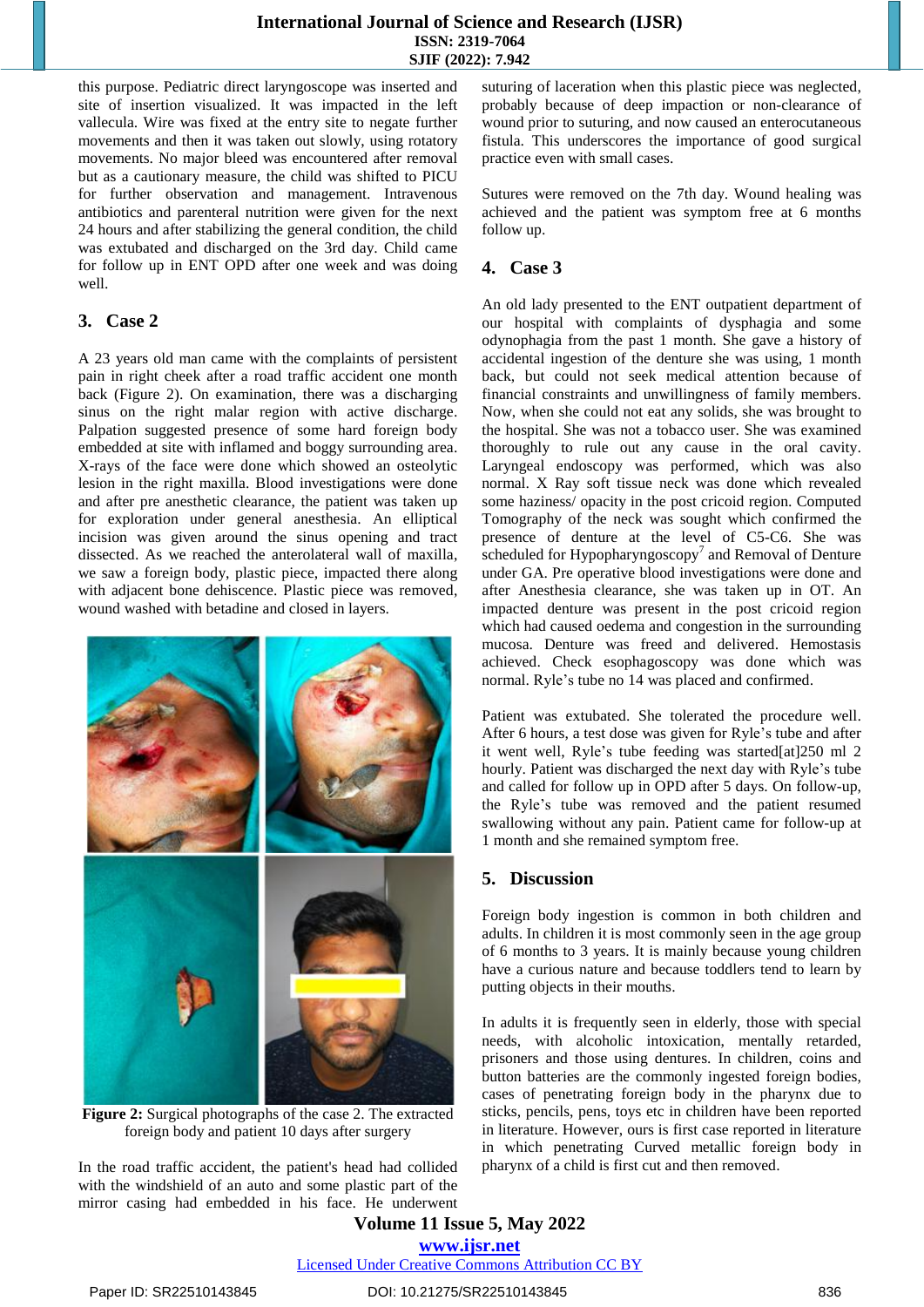Road traffic accidents are known to result in lodgement of foreign bodies in head and neck area like air, stones, wood, metal, whole tooth, roots of teeth, dental cements. Our second case was of a neglected foreign body in the face after a road traffic accident.

In adults, dentures are the most common foreign body. This is probably because dentures cause a gradual loss of sensation in the oral cavity and laryngopharynx. Our third case is of denture in the esophagus in an elderly female which was neglected by family and so presented late after a period of one month.

Foreign bodies are generally more common in males, probable reason could be more physical activity and better presentation to hospitals. In our case series also, males sought for medical attention earlier than females. The most common presenting symptom of foreign body ingestion is dysphagia. The other presenting complaints like hypersalivation, retrosternal heaviness, and regurgitation of foods can also be present. It can also present with symptoms of complications like para or retro-oesophageal abscess, mediastinitis, empyema, or even trachea-esophageal and aorta-oesophageal fistula if it has already perforated the digestive system [5]. Bandyopadhyay et al. [6] in his study documented as reported that dysphagia and tracheal tenderness were the most common features in his study of 47 patients of denture ingestion. FB in pharynx or oesophagus can also present with symptoms of airway compression such as choking, stridor and dyspnoea.

Foreign bodies in paranasal sinuses can present with vague symptoms and therefore present a diagnostic challenge to the ENT surgeon. They may even remain asymptomatic for a long time and present at a later stage with complications such as recurrent swelling, continuous purulent discharge from wound site or a fistula.

Thorough physical examination of head and neck should be done to check for signs of perforation of foreign body like neck swelling, fever, chest pain, tachycardia and subcutaneous emphysema [7].

A soft tissue neck and chest radiograph is the first investigation usually advised to confirm the presence of foreign body and to estimate the size and assess surrounding structures. However, dentures and other radiolucent foreign bodies can sometimes be missed on plain x ray. Hence CT scan of the concerned area is usually done in these cases. CT scan can also give details about the size, exact location of foreign body and its relation to surrounding structures. An unenhanced CT scan has 100% sensitivity, 92.6% specificity, 97.9% positive predictive value, and 100% negative predictive value in the diagnosis of the esophageal foreign bodies. CT scan therefore is of paramount importance in preoperative planning. In our series CT scan was only done in 1 case as denture was not clearly visualised on X-rays.

Prompt and early intervention is the key to successful management of foreign bodies in the head and neck area. Several studies have shown that staying of foreign bodies in ENT cavities for more than 72 hours and multiple attempts to remove the FB increase the chances of complications.

Surgical removal is the treatment of choice in most cases of foreign body in the head and neck area [8]. Only in some cases waiting for spontaneous expulsion is the treatment plan.

High success rates for rigid and flexible endoscopy have been reported in retrospective studies on esophageal FBs. Some authors have reported open thoracotomy and esophagostomy in old impacted cases of foreign body oesophagus<sup>5</sup>. The type of surgical procedure to be adopted and timing of medical intervention to remove a foreign body is based on the location, size and type of the FB, the duration of impaction, and patient's clinical presentation.

## **6. Conclusion**

All our three cases highlight the need for more care and supervision especially towards the frail by the caregivers, whether family or treating physician.

Our first case of penetrating foreign body in a child emphasises extra supervision to young children at home and school. Even the elderly patient in our series was neglected by family for over a period of 1 month which highlights the neglect and insensitivity towards the elderly in society.

Same goes for the case of road traffic accident with cheek laceration. Due care must be taken before suturing and thorough examination with proper debridement to rule out embedded foreign bodies should be done.

## **References**

- [1] Figueiredo R R, Azevedo A A, Kós A O, Tomita S. Complications of ent foreign bodies: a retrospective study. Rev Bras Otorrinolaringol (Engl Ed) 2008; 74  $(01): 7-15.$
- [2] Silva B SR, Souza L O, Camera M G, Tamiso A GB, Castanheira L VR. Foreign bodies in otorhinolaryngology: a study of 128 cases. Int Arch Otorhinolaryngol.2009; 13 (04): 394–399.
- [3] Miyazaki T, Hokama N, Kubo N, Ishiguro T, Sakimoto T, Ishibashi K, et al. Management of oesophageal foreign bodies: Experience of 90 cases. *Esophagus.2*009; 6: 155–9. Doi: https: //dx. doi. org/10.4103%2F0972-9941.72600
- [4] Oesophageal perforation as a complication of ingested partial denture. Mohanty HS, Shirodkar K, Patil AR, Mallarajapatna G, Kumar S, Deepak KC, Nandikoor S. BJR.2016; 2: 4. [PMC free article] [PubMed] [Google Scholar]
- [5] Thoracoscopic removal of impacted denture: report of a case with review of literature. Thapar VK, Jagtap S, Barve DJ, Savarkar DP, Garle MN, Shukla AP. J Min Access Surg.2010; 6: 119–121. [PMC free article] [PubMed] [Google Scholar]
- [6] Bandyopadhyay, S., Das, S., Das, S., & Mandal, A. (2014). Impacted dentures in the oesophagus. *The Journal of Laryngology & Otology, 128* (5), 468-474. doi: 10.1017/S002221511400070X

### **Volume 11 Issue 5, May 2022 www.ijsr.net**

Licensed Under Creative Commons Attribution CC BY